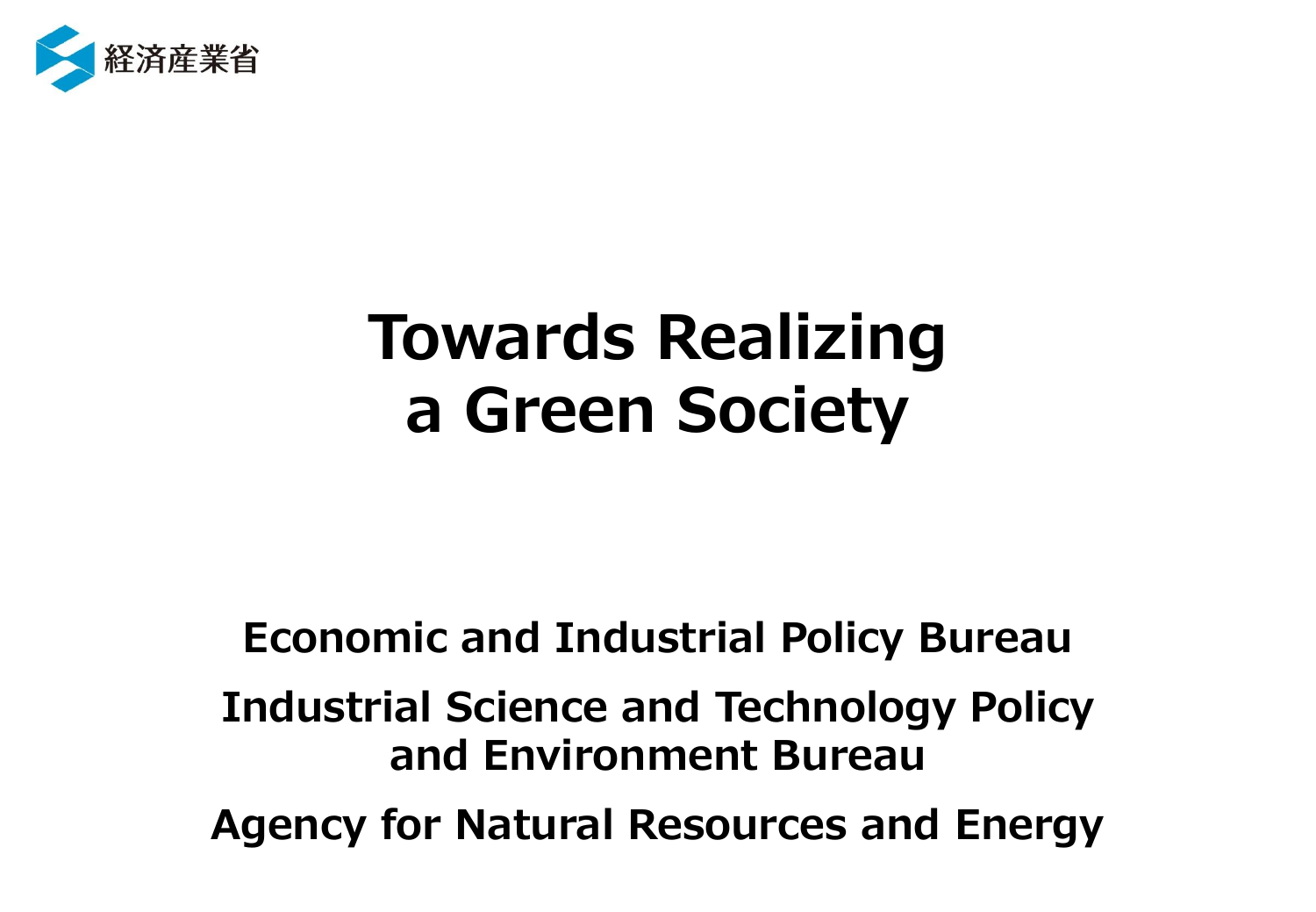# **Basic Concept for Realizing a Carbon Neutral Society**

- ⚫ **We will promote a "Carbon neutral and high value-added industrial structure" and "GX-based new industry creation", bearing in mind the scale of the required transformation of our social system, infrastructure, and production processes to achieve carbon neutral energy, and the volume of investments and capital associated with that transformation.**
	- Transforming the social system, infrastructure, and production processes requires enormous investment and capital. While IEA's estimates call for a 4x increase in green investment by 2030, **industrial competitiveness will be lost if we maintained the current industrial structure, especially for industries and business models that incur additional costs**. We aim to realize **"Carbon neutral and high value-added industrial structure"** in our entire economy by not only focusing on existing efforts for cost reduction but also through **differentiation and high value creation of products** and pursuing business models and business structures that are carbon neutral and have a high markup.
	- **The policy responses that we consider shall not avoid the difficulties of the road to carbon neutrality and shall face the challenges squarely**. Furthermore, our policies shall ensure that our **long-term economic competitiveness and economic security** will not be lost as a result of pursuing the carbon neutrality and high-value creation of each company and industry.

(For example, our policy responses shall not generate significant consequences in value-adding of related supply chains, future innovation opportunities, and supply chain disruption, as a result of losing domestic industrial production bases.)

- Also, we will take advantage of the opportunity of a huge GX-related market being established in the world, and secure competitiveness in not just the technology phase but also the implementation phase, and promote a **"GX-based new industry creation"** to realize economic growth in Japan.
- ⚫ In order to realize such an industrial structure, **we need a large transformation of industries and companies through public-private partnerships, such as large-scale investment, system reform, and human resource development.** We shall consider necessary policy responses toward this goal.

**Focusing on cost reduction only Win through technology but lose through implementation**

**Carbon Neutral and high Value-added industrial Structure (+ long-term competitiveness, economic security)**

**GX-based new industry creation**

1

**Transformation of industry and company(Large-scale investment, system reform, human resource development etc)**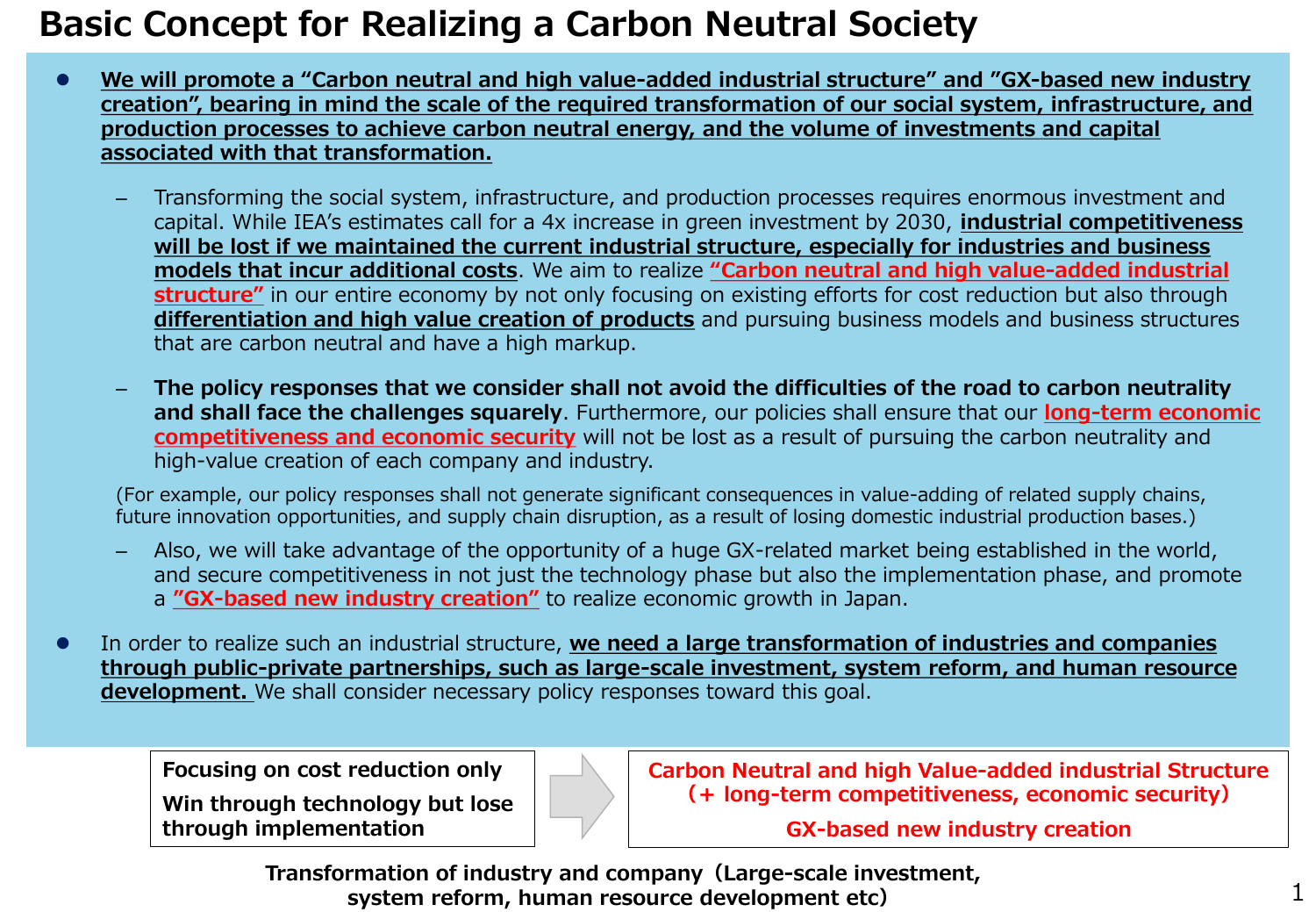# **The Policy and Timeline for Realizing "Carbon Neutral and High Value-Added Industrial Structure" and "GX-based New Industry Creation"**

- ⚫ **Reform of industries and companies through a new "public-private partnership" is necessary, including large-scale investment, system reform, and human resource development.** We shall consider the following policy responses.
	- **① Policies for encouraging bold investment to achieve "GX-based new industry creation"**
	- **② Policies for promoting management reform to achieve "Carbon Neutral and High Value-Added Industrial Structure"**
	- **③ Way of institutional system for promoting necessary innovation and change in industrial structure for carbon neutrality**

For example, in order to achieve significant innovation and change in industrial structure, collective actions by multiple companies may be necessary. **We shall consider measures within competition policy** from the perspective of realizing innovation and promoting change in industrial structure by business restructuring.

(Conceivable issues)

- **We shall strictly cope with and correct agreements between companies which unfairly suppress innovation** for carbon neutrality.
- We shall **strongly support** autonomous concerted efforts by multiple companies that contribute to change in industrial structure for carbon neutrality, such as **aggregation of production facilities which significantly contribute to carbon neutrality and largescale agreements between companies towards building a carbon neutral supply chain**.
- **④ Others:Industrial location policy for proceeding energy transition efficiently etc.**